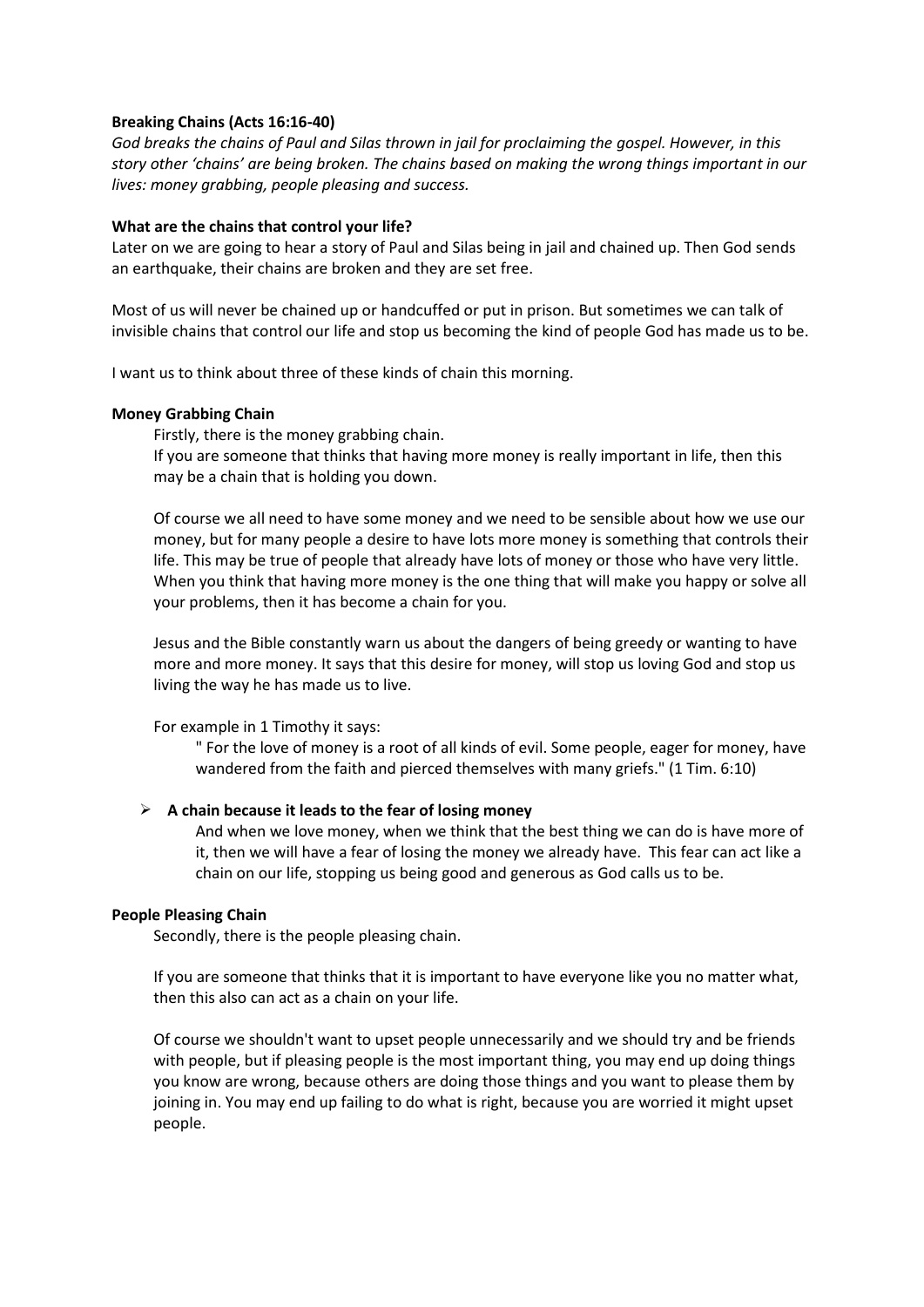In the parable of the sower, Jesus said that one of the seeds that did not grow and bear fruit, was like people who were excited about being a Christian to start with, but gave up being a Christian, because it made other people not like them.

## ➢ **A chain because it leads to the fear of being disliked, rejected, bulllied**

Like the Money Grabbing chain, this chain leads to fear that controls us and stops us doing what is good and right, because we are afraid of being disliked, rejected or bullied.

## **Success Focused Chain**

Thirdly, there is the success focussed chain.

If you are someone who wants more than anything else to be successful, to do well in your exams, be the best in your class or at your sport, then this may be a chain that ties you down.

Again, it is good to make the most of the talents God has given you, but if you desire for success is all that matters, then it may lead you to do things that you know are wrong in order to be successful. It can also make you envious of people who are more successful than you.

In James it warns us:

"For where you have envy and selfish ambition, there you find disorder and every evil practice." (James 3:16)

# ➢ **A chain because it leads to the fear of failure.**

Again the success focussed chain leads to fear. In this case, fear of failure. Failing your exams, failing to win the competition, failing to get a promotion… Such fear can end up controlling your life.

## **Breaking the Chains:**

So, we've looked at some of the chains that can control people and stop us being the kind of people God wants us to be. In the story from Acts this week, we see Paul escape from prison, his chains are literally broken by an earthquake God sends.

But actually, we also see that what is even more important in the story is a breaking free from the chains we have been talking about. So, let's think about the story and how this happens.

## **Paul and the Slave Girl - Breaking the Money Grabbing Chain -** *16:16-19*

The first part of the story involves a female slave who had an evil Spirit that enabled her to predict the future. Luke tells us that this was important because her ability to predict the future earnt a lot of money for her owners as a fortune teller.

Anyhow this girl starts following Paul and his friends around shouting, "These men are servants of the Most High God, who are telling you the way to be saved." This kept happening day after day and although what she was saying was true, Paul probably realised that having an evil spirit point people to you was not helpful and also it was not good for this girl to have an evil Spirit.

So eventually, he turns around and says to the Spirit, "In the name of Jesus Christ, I command you to come out of her!" Immediately, the Spirit left her!

But so also did her ability to make money for her owners!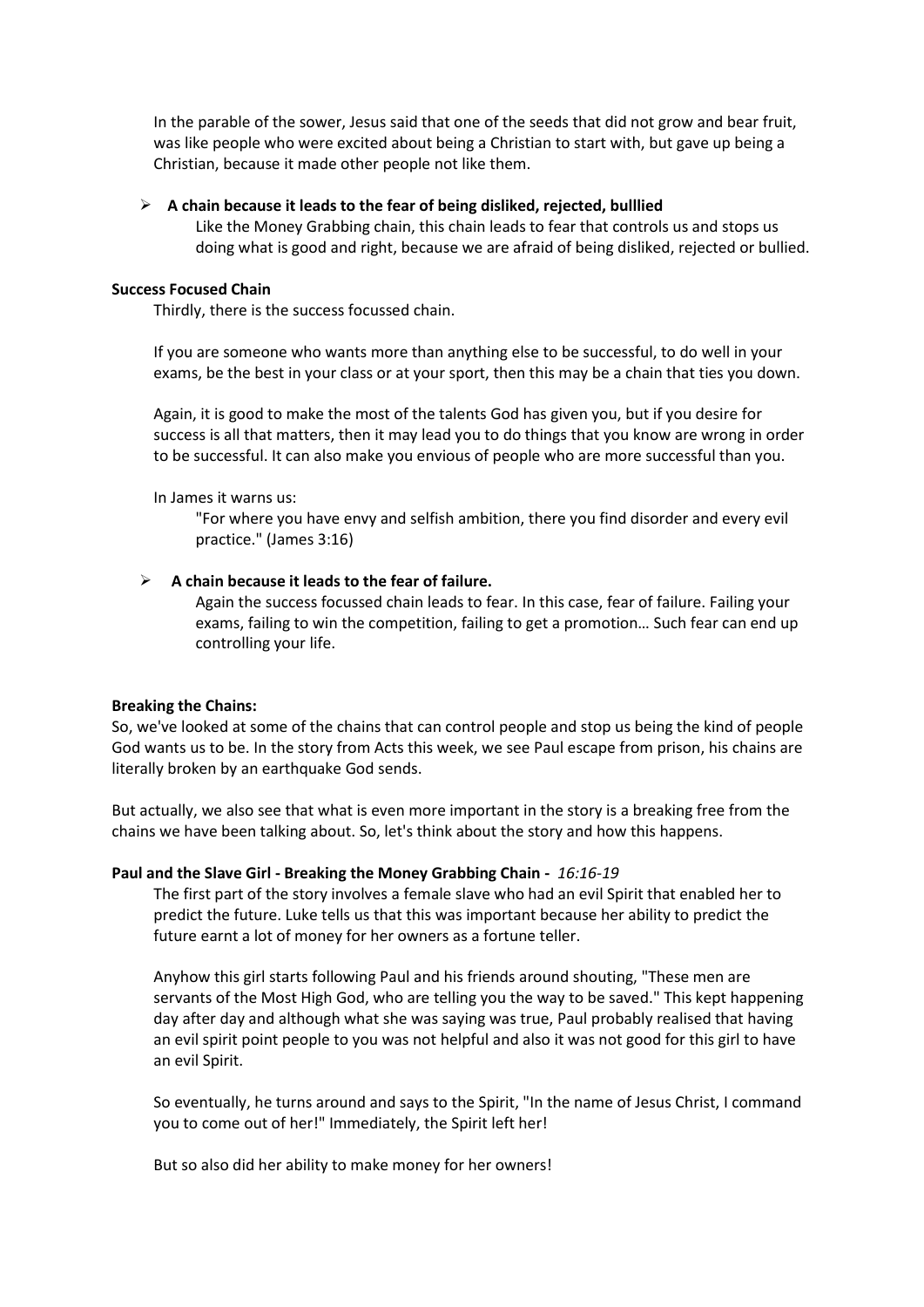*Paul cared more about sharing the riches of the good news of Jesus and the freedom from evil spirits of this slave girl, than the riches of her masters. Paul was free of the money grabbing chain.*

For him the money did not matter as much as people being set free and being saved by Jesus. Paul was free from the money grabbing chain and in a way he had not just freed this girl from and evil spirit, but from her role in making money for others.

However, her owners did not see it as a good thing. They were money grabbers and cared more about their profits than the girl. So they became really angry with Paul and Silas!

The story shows us that we have a choice to make between serving money and God. Jesus says,

""No-one can serve two masters. Either he will hate the one and love the other, or he will be devoted to the one and despise the other. You cannot serve both God and Money." (Matthew 6:24)

## **Paul and the Magistrates - Breaking the People Pleasing Chain** *- 16:20-23*

In setting the girl free from this slave, Paul showed that he also wasn't afraid of upsetting people by doing what was right. He wasn't chained by the people pleasing chain.

In fact it was not just this that upset people. They were also upset, because they didn't like what Paul and his friend Silas were teaching. Philippi was a Roman colony in Northern Greece. Those that lived there saw themselves as Romans, but knew that most of the people in the area around them were Greeks. As a result they were very loyal to Rome and Roman customs. Paul's message about Jesus seemed to challenge these Roman customs and so people were very upset and angry at Paul and Silas.

So, they had Paul and Silas stripped and beaten with rods and locked up in jail. The point was to scare them and bully them into not talking about Jesus anymore.

*But, despite this bullying and their threats, Paul and Silas were not afraid. They were not chained by the People Pleasing Chain. Instead they praised God and sang hymns and songs to God in jail. They cared more about pleasing God, than pleasing people.* 

Paul and Silas had really taken to heart the teaching of Jesus about this:

"Blessed are you when people insult you, persecute you and falsely say all kinds of evil against you because of me. Rejoice and be glad, because great is your reward in heaven, for in the same way they persecuted the prophets who were before you." (Matthew 5:11-12)

#### **Paul and the Jailer - Breaking the Success Focussed Chain** - *16:24-34*

But the story does not end there. The focus of the story now turns to the jailer. He is keen to follow the orders and do his job well. Taking Paul and Silas he locks them in the most secure part of the prison.